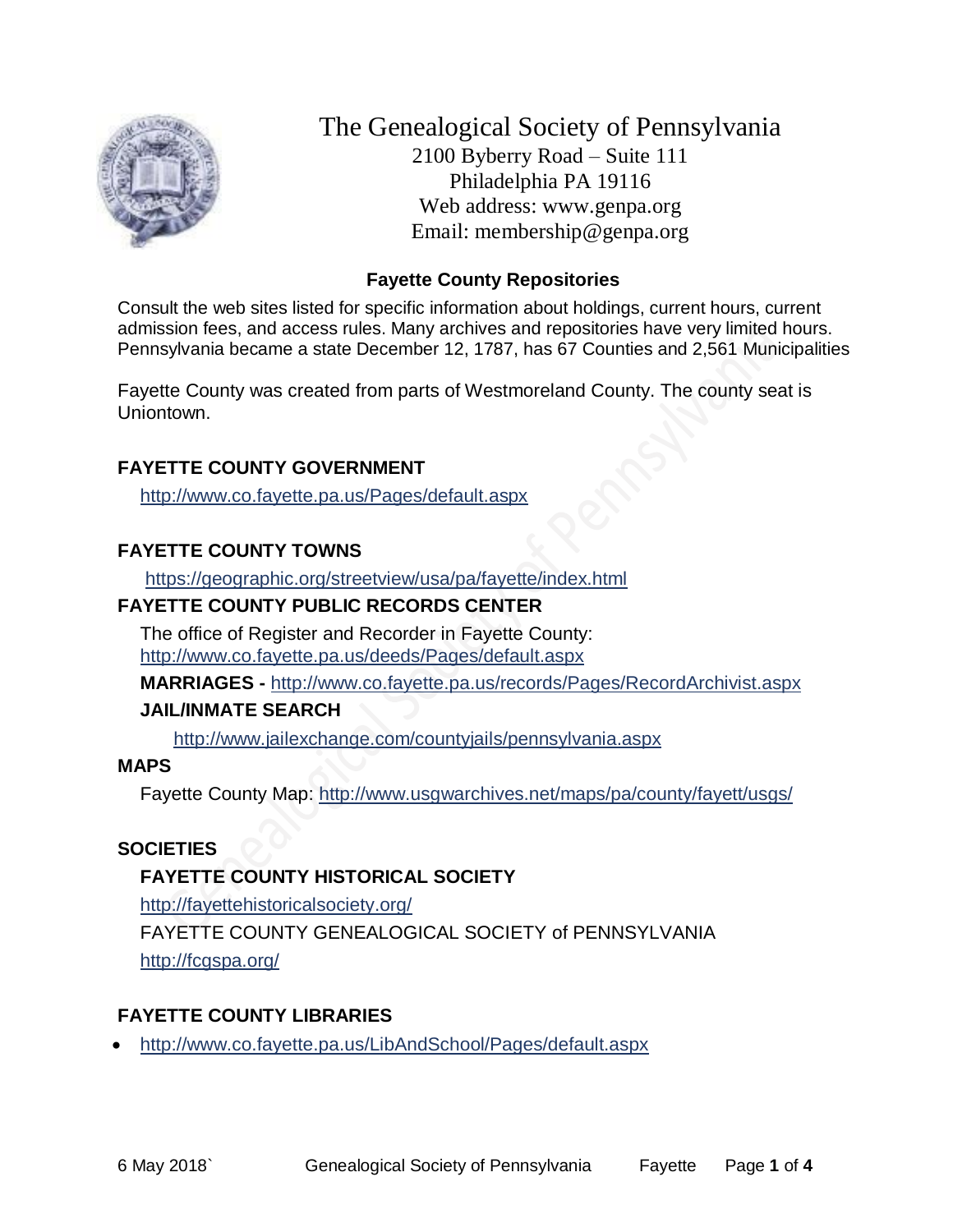## **RESOURCES**

- **Genealogical Society of Pennsylvania GSP** [http://GenPA.org](http://genpa.org/) **GSP Research** <https://genpa.org/research/>
- PAGenWeb **Fayette** County <http://www.pagenweb.org/~fayette/>
- Obituaries <http://www.pagenweb.org/~fayette-obits/obits/index.html>
- **LDS** <http://ldsgenealogy.com/PA> [http://www.newspaperobituaries.net/pennsylvania/fayette\\_county\\_obituaries.htm](http://www.newspaperobituaries.net/pennsylvania/fayette_county_obituaries.htm)
- County Newspapers
	- o *Herald Standard* <https://www.heraldstandard.com/>
	- o *Daily Courier* <http://www.dailycourier.com/>
- **Random Acts of Kindness** <https://www.raogk.org/>
- **Family Search LDS:** <https://familysearch.org/>Free site but does require a login Collection List <https://familysearch.org/search/collection/list> [https://www.familysearch.org/wiki/en/Fayette\\_County,\\_Pennsylvania\\_Genealogy](https://www.familysearch.org/wiki/en/Fayette_County,_Pennsylvania_Genealogy)
- **Collections at the Historical Society of Pennsylvania HSP**  <http://hsp.org/collections>
	- HSP is membership based and there is a fee 1300 Locust Street, Philadelphia, PA 19107 215-732-6200 ext. 235 or [membership@hsp.org](mailto:membership@hsp.org)
- **RG-47. RECORDS OF THE COUNTY GOVERNMENTS** Guide to African American Resources at the Pennsylvania State Archives <http://www.phmc.state.pa.us/bah/aaGuide/AA-RG-47.html>
- **National Archives of Philadelphia** (**NARA**) Mid Atlantic Region: [http://www.nara.gov/research\\_rooms/mid\\_atlantic/](http://www.nara.gov/research_rooms/mid_atlantic/) **Records Request Process**

National Archives 14700 Townsend Road Philadelphia, Pennsylvania 19154-1096 Telephone: (215) 305-2044 Fax: (215) 305-2038 E-mail: [philadelphia.archives@nara.gov](mailto:philadelphia.archives@nara.gov) <https://wwwarchives.gov/philadelphia>

### **Naturalizations: NARA**

Pennsylvania: Philadelphia, 1790-1991; Pittsburgh, 1820-1979; Erie, 1940-1972; Scranton, 1901-1990; Wilkes-Barre, 1943-1972; Williamsport, 1909-1913; and Harrisburg, 1911-1917

#### **MILITARY**

The National Archives at Philadelphia (**NARA**), through its partners Ancestry.com and Fold3.com, provides access to records relating to the military service of individuals from the American Revolution through World War II. Please note that Official Military Personnel Files from World War I to the present are held by the National Archives at St. Louis. <https://www.archives.gov/st-louis>

World War I and World War II, Fourth Enumeration Draft Cards can also be accessed through our partner sites. In addition, Records of the Selective Service System, 1940- 1969, for individuals from Delaware, Maryland, Pennsylvania, Virginia, and West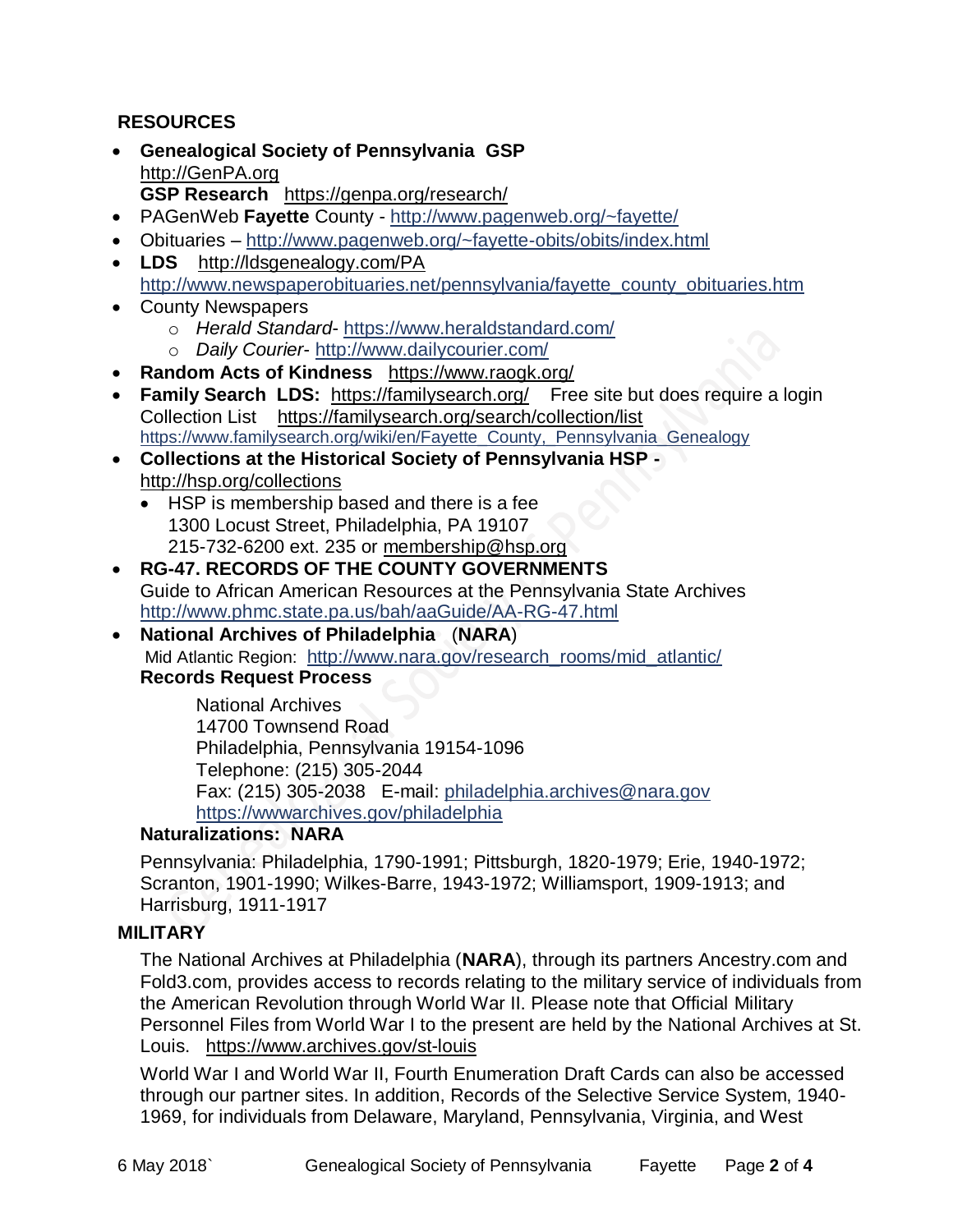Virginia are available from the National Archives at St. Louis. Copies of World War I draft cards can be requested from the National Archives at Atlanta [\(Atlanta.archives@nara.gov](mailto:Atlanta.archives@nara.gov) ).

For information on obtaining World War II era and later draft cards, please see <http://www.archives.gov/st-louis/archival-programs/other-records/selective-service.html> <https://www.archives.gov/philadelphia/public/family-history.html#military>

# **Pennsylvania Military Records Research Guide**

<https://www.raogk.org/pennsylvania-genealogy/pa-military-records/>

### **Probate – Wills Administrations**

Probate records may include Person's exact death date, Names of the family members, Family relationships, Names of spouses of children, Residences, Adoption or guardianship of minor children or dependents, Worth of the property and land holdings, Evidence of occupation, religion, or military service

**Family Search:** Pennsylvania Probate Records, 1683-1994 <https://familysearch.org/>

This collection includes probate records created in Pennsylvania counties. The records include wills, estate records and indexes.

### **State of Pennsylvania Vital Records**

The **Pennsylvania State Archives** collects, preserves and makes available for study the permanently-valuable public records of the Commonwealth, with particular attention given to the records of state government.

Mailing address: 350 North Street Harrisburg, PA 17120 Email: Email PA State Archives Phone: (717) 783-3281

GPS address: 801 North 3rd Street Harrisburg, PA 17102 Coordinates: 40.266080, - 76.886053

# **BIRTH CERTIFICATES**, 1906-1910

The Division of Vital Records (DVR) maintains birth records that occurred in Pennsylvania from 1906 to the present.

For information on public records (births occurring from 1906 to 1910), click on Pennsylvania State Archives <http://www.phmc.pa.gov/archives/Pages/default.aspx>or our Genealogy page.

<http://www.health.pa.gov/MyRecords/Certificates/Genealogy/Pages/14125.aspx#.WNvLKfkrJHY>

## **Death Certificates**, 1906-1965

Original birth certificates for 1906-1910 and death certificates for 1906-1965 are available at the State Archives. Digital copies of the 1906-1908 birth certificates and the 1906-1963 death certificates may be found on Ancestry.com. Pennsylvania residents can access these records free of charge through Ancestry.com Pennsylvania. A free account can be created.

## **Certified Copies of Death Certificates**

The Division of Vital Records maintains records of deaths that occurred from 1906 to the present. Certified copies of death certificates (with a raised seal) http://www.health.pa.gov/MyRecords/Certificates/DeathCertificates/Pages/default.aspx#.WP4qlNLytHa